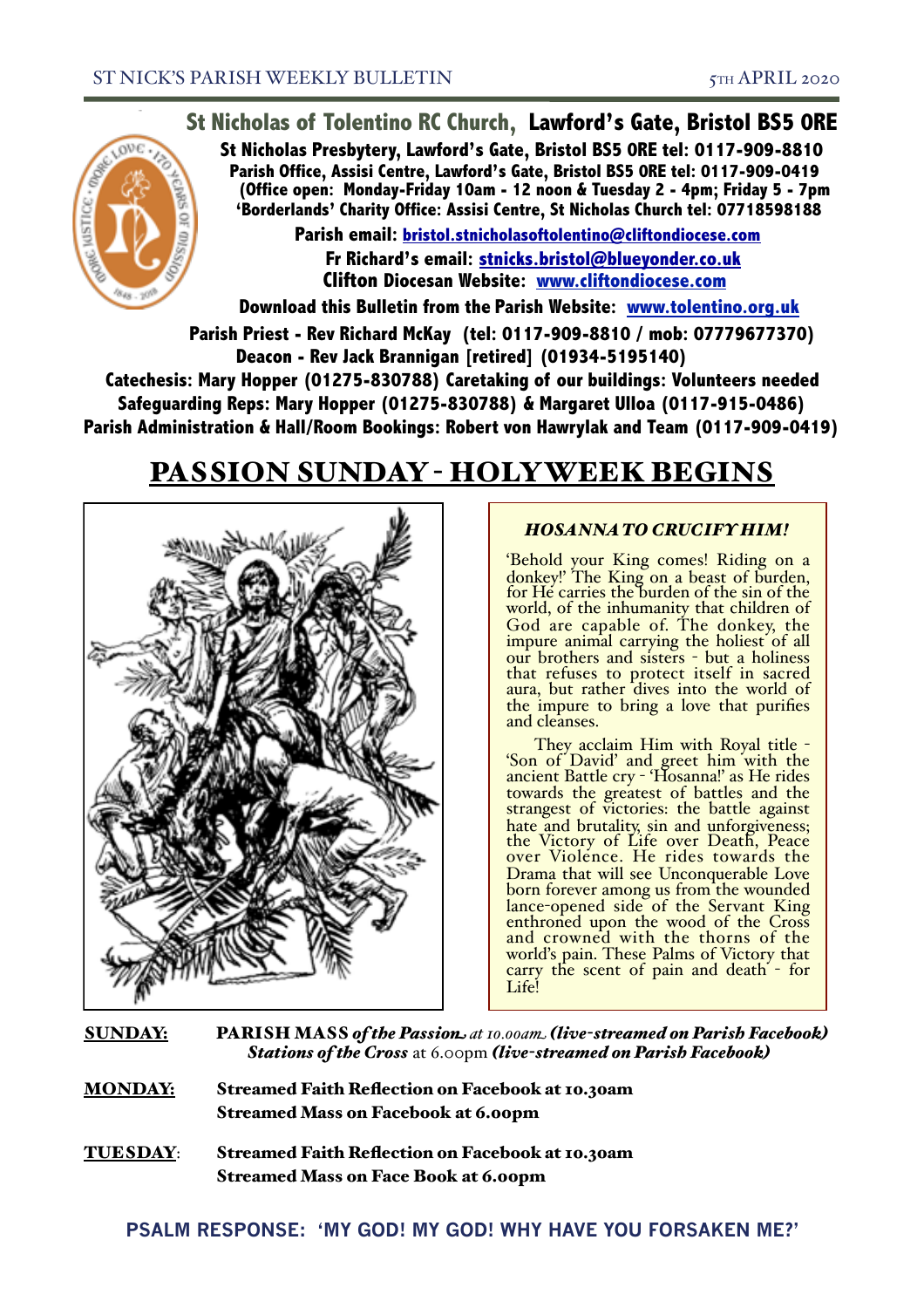#### WEDNESDAY: Streamed Faith Reflection on Facebook at 10.30am Streamed Mass for Peace in the Middle East on Face Book at 6.00pm

*+++ The Sacred Triduum +++* 

HOLY THURSDAY: Morning Prayer & Talk at 10.30am. (live-streamed on Parish Facebook)

MASS OF THE LAST SUPPER *at 7.00pm*

"COME WATCH WITH ME ONE HOUR": *watching with love for Him who is al love!*

*Please observe if possible an hour of prayer - let us pray the Rosary together* (livestreamed on Parish Facebook) at 10.30pm

GOOD FRIDAY: *[Day of Prayer, Fasting and Abstinence]* Stations of the Cross at 10.30am (live-streamed on Parish Facebook)

#### SOLEMN LITURGY OF THE PASSION (live-streamed on Parish Facebook) *at 3pm*

*This meditative and moving Liturgy includes the Proclamation of the Passion, Veneration of the Cross, Solemn Intercessions, and Mass of the Pre-Sanctified.*

 Prayer around the Cross (live-streamed on Parish Facebook) *at 7.00pm Come for a little while quietly around the Cross, pondering this great mystery of Love and remembering Jesus as he is taken down fom the Cross and laid in a borrowed Tomb*

## HOLY SATURDAY: Morning Prayer of Waiting at the Tomb (live-streamed on Parish Facebook) *at 10.30am*

*Today, we wait in stilness by the Tomb of Christ, the Crucified God. The Church celebrates no Sacraments, but holds a silent, mournful but hope-filed vigil at the tomb, waiting for death to explode into life with the dawn of Easter. Come and pray awhile waiting with love for the Divine Lover to wake fom Sabbath rest and liberate the captive slaves of death as its power is destroyed.*

## *+++ The Resurrection of Our Lord Jesus Christ +++*

# HOLY SATURDAY: THE VIGIL MASS OF EASTER (live-streamed on Parish Facebook) *at 9.00pm*

*This is the greatest Mass of the year, one for which we prepare most especialy. throughout Lent.We keep vigil into the dark hours of the night, opening ourselves in prayer, Word and song to the Rising of the Light of Christ's Resurrection Glory. Every shadow of death scattered! We renew our Baptismal Commitment to Christ; affirming our faith in the Gospel of Life and limitless love; decide afesh to be a community of faith and proclamation. As we are surrounded by death during this pandemic and as many people's fears are growing, we need the message of Life transcending death, death being the 'birth-passage' into the fulness of our life - the message of Easter!*

## EASTER DAY: SOLEMN DAY MASS OF EASTER (live-streamed on Parish Facebook) at 10.00am

EASTER MONDAY: Talk and Prayer reflection at 10.3am Mass at 6.00pm (both live-streamed on Parish Facebook)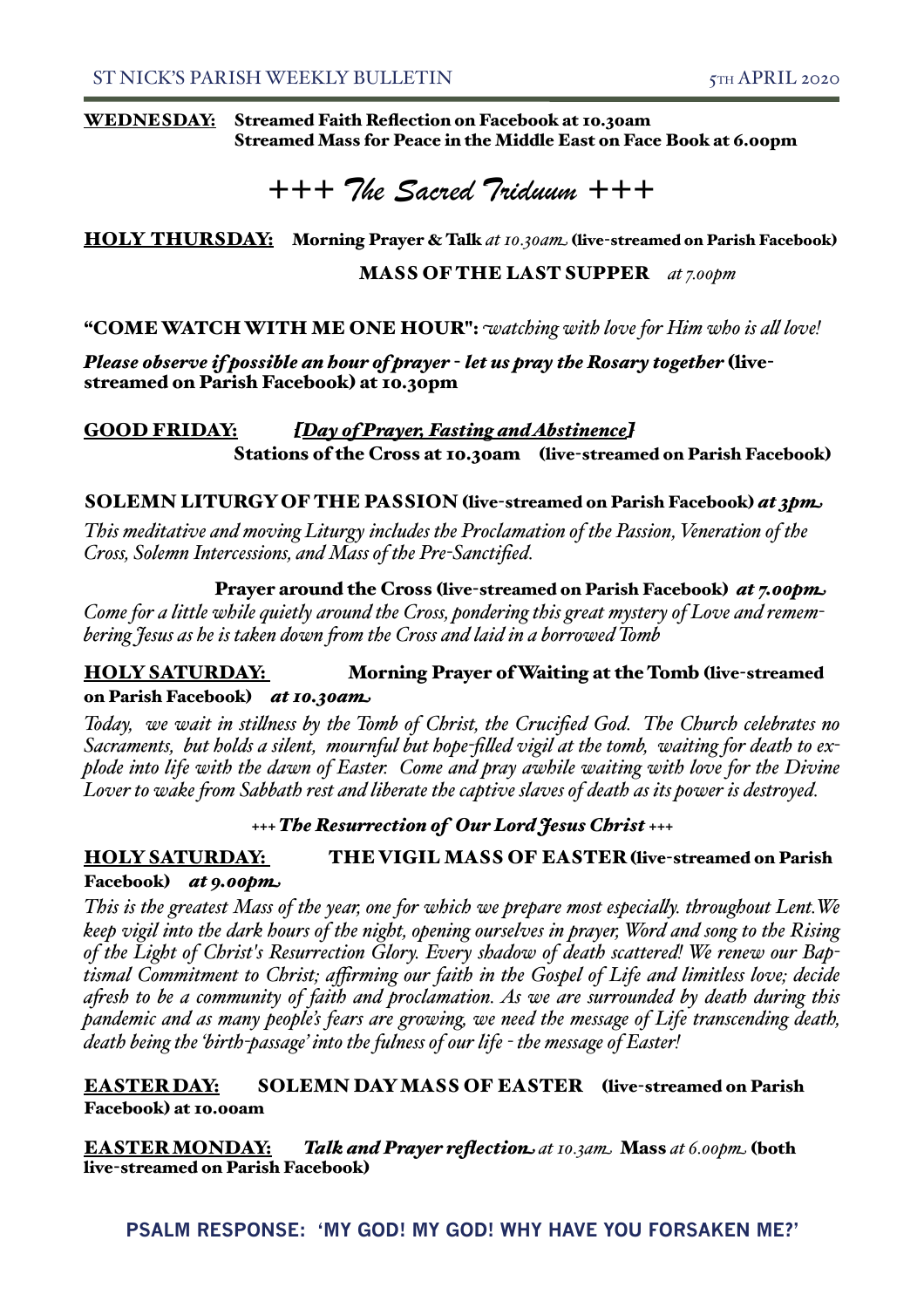*DIOCESAN PRAYER* The Diocese prays for the Parishes in Communion for Mission of St Peter, Cirencester, St Aldhelm, Malmesbury and St Michael, Tetbury, served by Fr Philip Thomas, Fr Thomas Kulandaisamy MSFS, Deacon Steve Broughton, Parish Administrator Mrs Elaine Wright and all their communities.

*TODAY:* [1] **HOLY WEEK BEGINS with the Celebration of Passion (Palm) Sunday** - we begin the great drama of the Passion of Our Lord Jesus Christ. We will hail Jesus, our Servant King, who will win our victory by embracing the failure of the Cross. We welcome our King who will be enthroned on the wood of the Cross, crowned only with thorns and whose death becomes our Life.

[2] **Palm Sunday Stations of the Cross** at 6.00pm. Please join us on the Parish Facebook page and pray in solidarity with the world's suffering in this journey with the Christ of today's Calvaries. We will be praying for the victims and survivors of Child Abuse, especially for those whose abuse was perpetrated by clergy and religious.

*NEXT SUNDAY:* **EASTER SUNDAY!!** We celebrate the incomparable joy of Loves victory over hatred, Life's victory over death, Light's victory over all darkness, Holiness' victory of sin. The Spirit raises the dead Jesus into our Risen Living and Lifegiving Lord. As we celebrate with such joy our rebirth in Christ, we renew the promises of our baptism and commit ourselves to serving the Kingdom, living the Resurrection and being Good News to the Poor of the world. **How important it is to celebrate unconquerable Life this Easter as so many are gripped by fear and surrounded by death. How important it is to prayer for our Health workers risking their own health to give life and to care for the dying. This strange Easter indeeds invites us to plumb the depth of Resurrection's meaning for our lives and discover a new freedom in Christ.**

*EASTER OFFERINGS:* This Collection is your contribution to the annual 'wage' of your parish priest, together with the Christmas Offerings. Please try to make your contribution at this time when we cannot gather for Mass. **Parish bank details available on request.**

#### *WORD OF GOD FOR THE HOLY WEEK LITURGY*

| <b>Sunday</b> | Matthew 21: 1-11 / Isaiah 50: 4-7 / Psalm 21 / Phil 2: 6-11/ Matthew 26: 14-27: 66 |
|---------------|------------------------------------------------------------------------------------|
| <b>Monday</b> | Isaiah 42: 1-7 / Psalm 27 / John 12: 1-11                                          |
| Tuesday       | Isaiah 49: 1-6 / Psalm 70 / John 13: 21-33, 36-38                                  |
| Wednesday     | Isaiah 50: 4-9 / Psalm 68 / Matthew 26: 14-25                                      |
| Thursday      | Exodus 12: 1-8, 11-14 / Psalm 115 /1 Corinthians 11: 23-26 / John 13: 1-15         |
| Friday        | Isaiah 52: 13- 53: 12 / Ps 30 / Hebrews 4: 14-16, 5: 7-9 / John 18: 1- 19: 42      |
| Saturday      | the Vigil Readings                                                                 |

### *SUNDAY COLLECTIONS*

22/03/2020 Env: £180.00 + Loose: £320.00 + S/O £90.58 = TOTAL £590.58 - Thank you  $29/03/2020$  Env: £100.00 + Loose: £0.00 + S/O £90.58 = TOTAL £190.58 - Thank you

**Foodbank donation** £30.00

### *DATES FOR THE DIARY*

| 5th April  | <b>PALM SUNDAY - HOLY WEEK BEGINS</b>                               |
|------------|---------------------------------------------------------------------|
| 9th April  | <b>Maundy Thursday - Streamed Mass of the Last Supper at 7.00pm</b> |
| 10th April | Good Friday - Streamed Liturgy of the Passion at 3.00pm             |
| 11th March | <b>EASTER VIGIL MASS streamed at 9.00pm</b>                         |
| 12th March | <b>Streamed MASS OF EASTER DAY at 10am</b>                          |
|            | 19th April Low Sunday Mass streamed at 10am                         |